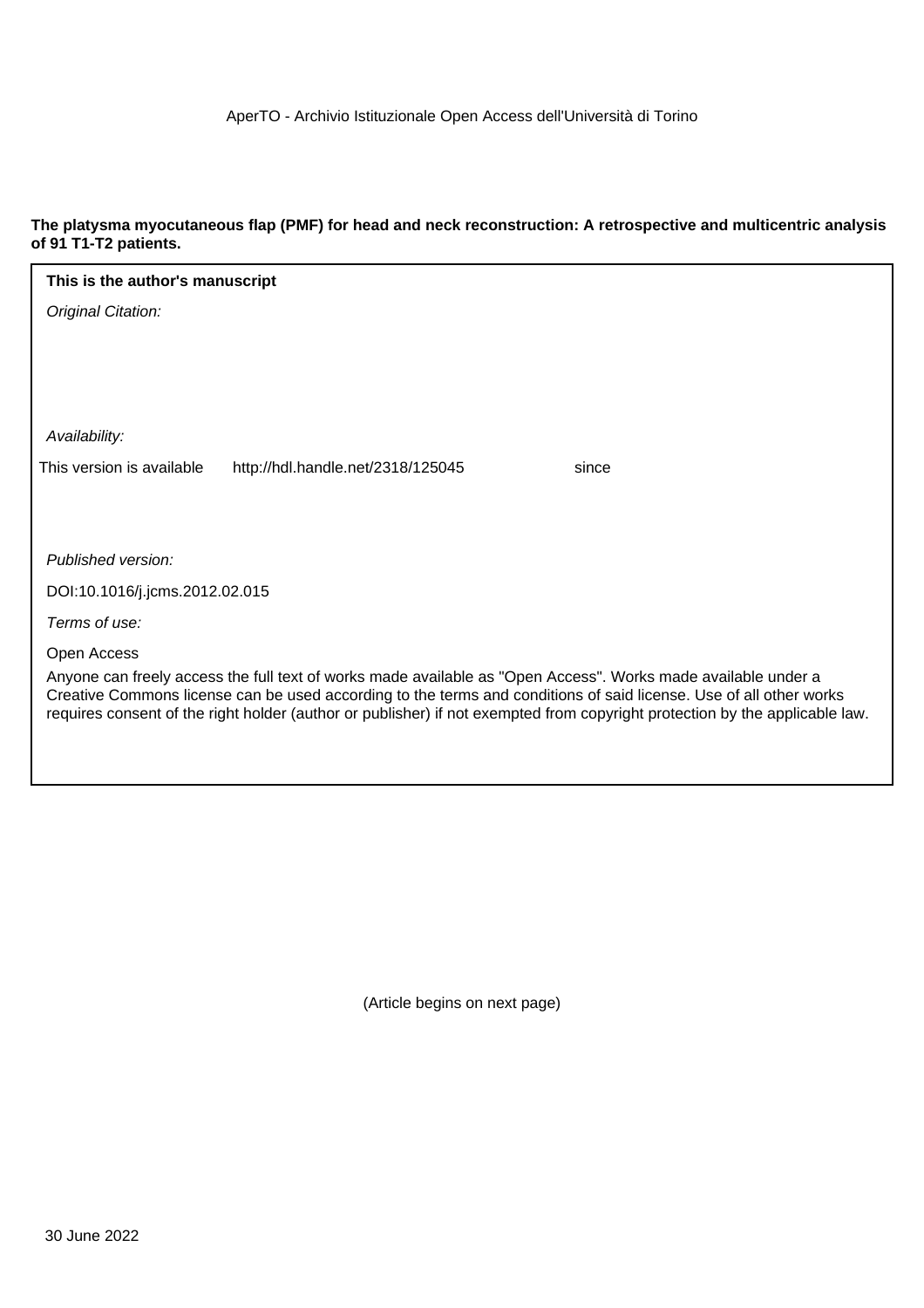

# UNIVERSITÀ DEGLI STUDI DI TORINO

This Accepted Author Manuscript (AAM) is copyrighted and published by Elsevier. It is posted here by agreement between Elsevier and the University of Turin. Changes resulting from the publishing process - such as editing, corrections, structural formatting, and other quality control mechanisms - may not be reflected in this version of the text. The definitive version of the text was subsequently published in JOURNAL OF CRANIO-MAXILLOFACIAL SURGERY, 40, 2012, 10.1016/j.jcms.2012.02.015.

You may download, copy and otherwise use the AAM for non-commercial purposes provided that your license is limited by the following restrictions:

(1) You may use this AAM for non-commercial purposes only under the terms of the CC-BY-NC-ND license.

(2) The integrity of the work and identification of the author, copyright owner, and publisher must be preserved in any copy.

(3) You must attribute this AAM in the following format: Creative Commons BY-NC-ND license (http://creativecommons.org/licenses/by-nc-nd/4.0/deed.en), 10.1016/j.jcms.2012.02.015

The definitive version is available at: <http://linkinghub.elsevier.com/retrieve/pii/S1010518212000571>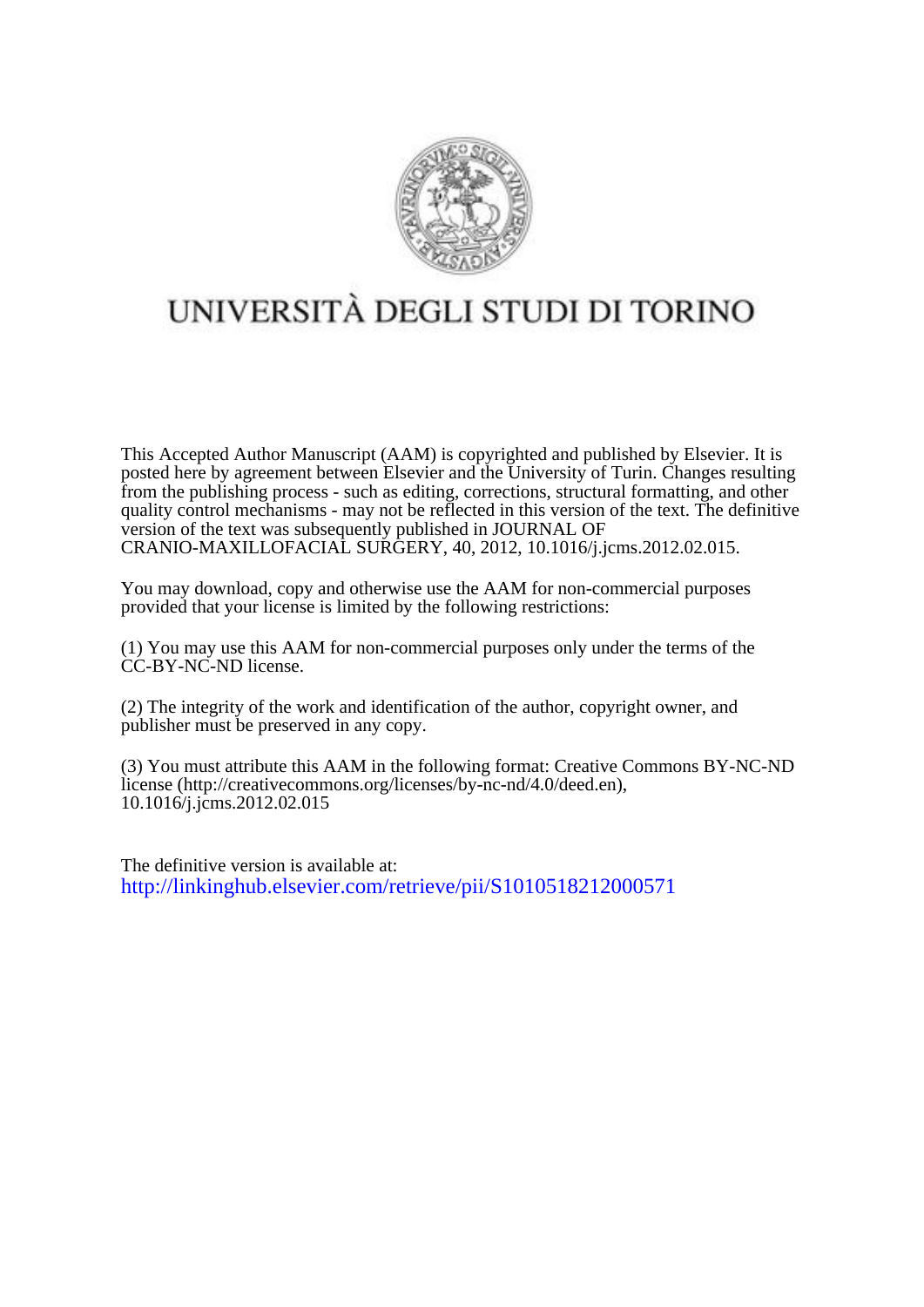# **The platysma myocutaneous flap (PMF) for head and neck reconstruction: A retrospective and multicentric analysis of 91 T1–T2 patients**

Tosco, Paolo, Garzino-Demo, Paolo, Ramieri, Guglielmo, Tanteri, Giulia, Pecorari, Giancarlo, Caldarelli, Claudio, Garzaro, Massimiliano,Giordano, Carlo, Berrone, Sid

Corresponding author: Tanteri Giulia [giulia.tanteri@gmail.com](mailto:giulia.tanteri@gmail.com) Divisione di Chirurgia Maxillo-Facciale, Ospedale San Giovanni Battista, Corso Dogliotti 14, 10124 Torino, Italy

# ABSTRACT

The platysma myocutaneous flap (PMF) was first applied to intraoral reconstructions in 1978. PMF is not only an alternative to microvascular flaps but it also represents an excellent reconstructive choice especially in cases where free tissue transfer cannot be carried out.

Failure and complications rate have been described as varying from 18 to 45% and this is why this flap should not be used in specific cases such as in the presence of cervical metastases and in cases of mandibulectomy and simultaneous reconstruction with alloplastic materials.

The purpose of this study is to examine the experience and results obtained in three different and independent institutes where PMF has been adopted in 91 patients for head and neck cancer reconstructions.

The authors report their departments' separate but simultaneous experiences with PMF for small and middle-size soft tissue defects in a 10-year period.

#### INTRODUCTION

The platysma myocutaneous flap (PMF) was first used for intraoral reconstruction in 1978 by Futrell (Futrell et al., 1978). The increasing use of microvascular free tissue transfer has led to this flap being used less often, even though it provides satisfactory results with an acceptable level of morbidity. Surgeons' experience over the years has shown that microvascular flaps are not always appropriate, and the PMF is not only an alternative to microvascular flaps but it also represents an excellent reconstructive choice in some cases.

The PMF is readily available, easy to harvest, thin and pliable, promoting three dimensional reconstruction, and there is a limited donor site morbidity with primary closure of the neck (Futrell et al., 1978, Cannon et al., 1982, Coleman et al., 1983, Hurwitz et al., 1983, Ruark et al., 1993, [Esclamado et al., 1994](http://www.sciencedirect.com/science/article/pii/S1010518212000571#bib7) and [Koch, 2002](http://www.sciencedirect.com/science/article/pii/S1010518212000571#bib11)). It is large enough to close most head and neck ablative defects up to 70 cm<sup>2</sup> and no special equipment is required (Koch, 2002).

The main limitations of the PMF include its lack of bulk and a partial dependence on the facial artery. The historic recommendation was that of avoiding this flap if a previous neck dissection had been performed or in case the facial artery needed to be ligated (Persky et al., 1983). However McGuirt et al. were the first to reject this and demonstrated significant collateral flow (McGuirt et al., 1991).

When considering complications that can occur when adopting this technique, one has to include total or partial necrosis of the skin island, fistula, dehiscence, haematoma and cellulitis with rates ranging from 18 to 45% (Cannon et al., 1982, Conley et al., 1986, Esclamado et al., 1994, Verschuur et al., 1998 and Szudek and Taylor, 2007).

The purpose of this report is to examine the experience and results obtained in three different and independent institutes where a PMF has been used in 91 patients for head and neck cancer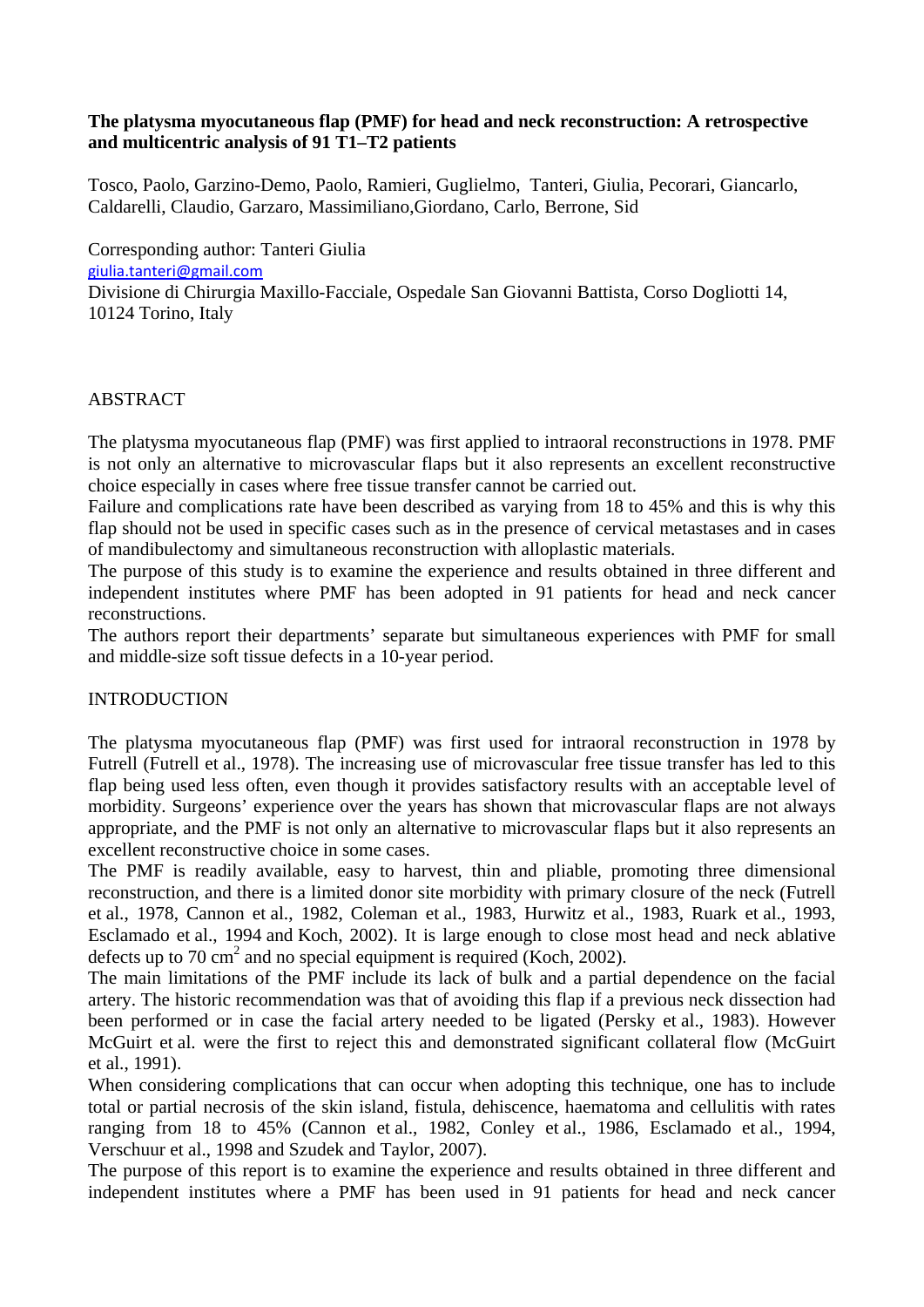reconstruction. All of the participating institutes normally carry out and use diverse flap techniques and usually perform microsurgery as well, but here we report our experiences using PMF in patients in which free flaps could not be used.

The authors have reported their departments' separate but simultaneous experiences with PMF for small and middle-size soft tissue defects over a 10-year period.

# MATERIALS AND METHODS

Ninety-one (91) non-consecutive patients were retrospectively evaluated by collecting data from three different institutes during the period from 1996 to 2005. Forty-six (46) patients underwent surgery at the Department of Oral and Maxillofacial Surgery of San Giovanni Battista Hospital (University of Turin Hospital, Turin, Italy). Thirty (30) patients were treated at the Department of Otolaryngology of San Giovanni Battista Hospital (University of Turin Hospital, Turin, Italy) and 15 patients at the Department of Otolaryngology of San Giovanni Bosco Hospital in Turin, Italy.

Clinical information was collected from 91 complete patients' records. All subjects were hospitalized for a primary tumour and the residual defects were reconstructed with platysma myocutaneous flaps (PMF).

A global database was created to ensure correct and appropriate data collection. These included general information about the patient, type of tumour, tumour site and stage, type of surgery, adjuvant radiotherapy, complications, healing and follow-up.

Among the patients, 56 were male and 35 were female. Patients' ages ranged from 34 to 77 years.

In this study only T1 and T2 tumours have been included, with clinical N0 neck disease. Eighty (80) tumours were diagnosed as Oral Squamous Cell Carcinoma (OSCC), five tumours as Oral Verrucous Carcinoma (OVCC), four tumours as Oral Leukoplakia OIN III, one tumour was a malignant Composite Hemangioendothelioma (CHE) and one case was diagnosed as Adenocystic Carcinoma.

The PMFs were used to restore small and middle-size soft tissue defects of ventral tongue-floor of the mouth (21 cases), buccal mucosa-trigonum (10 cases), pure buccal mucosa only (13 cases), floor of the mouth only (27 cases), lower jaw gingiva-floor of the mouth (16 cases), tongue (one case) and cheek (three cases).

In our series the use of the PMF was limited to previously non-irradiated patients in whom ipsilateral neck dissection was performed and the facial artery and internal jugular vein were preferably preserved. In particular, the facial artery on PMF side was sacrificed in 35 patients (38.46%) while internal jugular vein and external carotid artery were always preserved (Table 1).

Table 1.

This table shows the site of defect, the number of patients in which the facial artery is saved/ligated, the number and type of complications and the number of patients who underwent radiation therapy.

| Site of defect        | <b>Tota</b><br>l no. | <b>Facialartery</b> |                  | Complicationsrelat<br>ed to the flap |                 | <b>Othercomplications</b> |                                        | R |
|-----------------------|----------------------|---------------------|------------------|--------------------------------------|-----------------|---------------------------|----------------------------------------|---|
|                       |                      | d                   | Save Legate<br>d | Full<br>loss                         | <b>Skinloss</b> | a                         | <b>Fistul Facialnerveparaly</b><br>sis |   |
| <b>FOM</b>            | 27                   | 20                  |                  | 3                                    |                 |                           | 19                                     | 8 |
| Ventraltongue/FO<br>M |                      | 8                   | 13               |                                      | $\overline{4}$  |                           | 16                                     |   |
| Gingiva/FOM           | 16 9                 |                     |                  |                                      |                 |                           | 12                                     | h |
| <b>Buccal</b>         | 13                   | 10                  | 3                |                                      |                 |                           |                                        |   |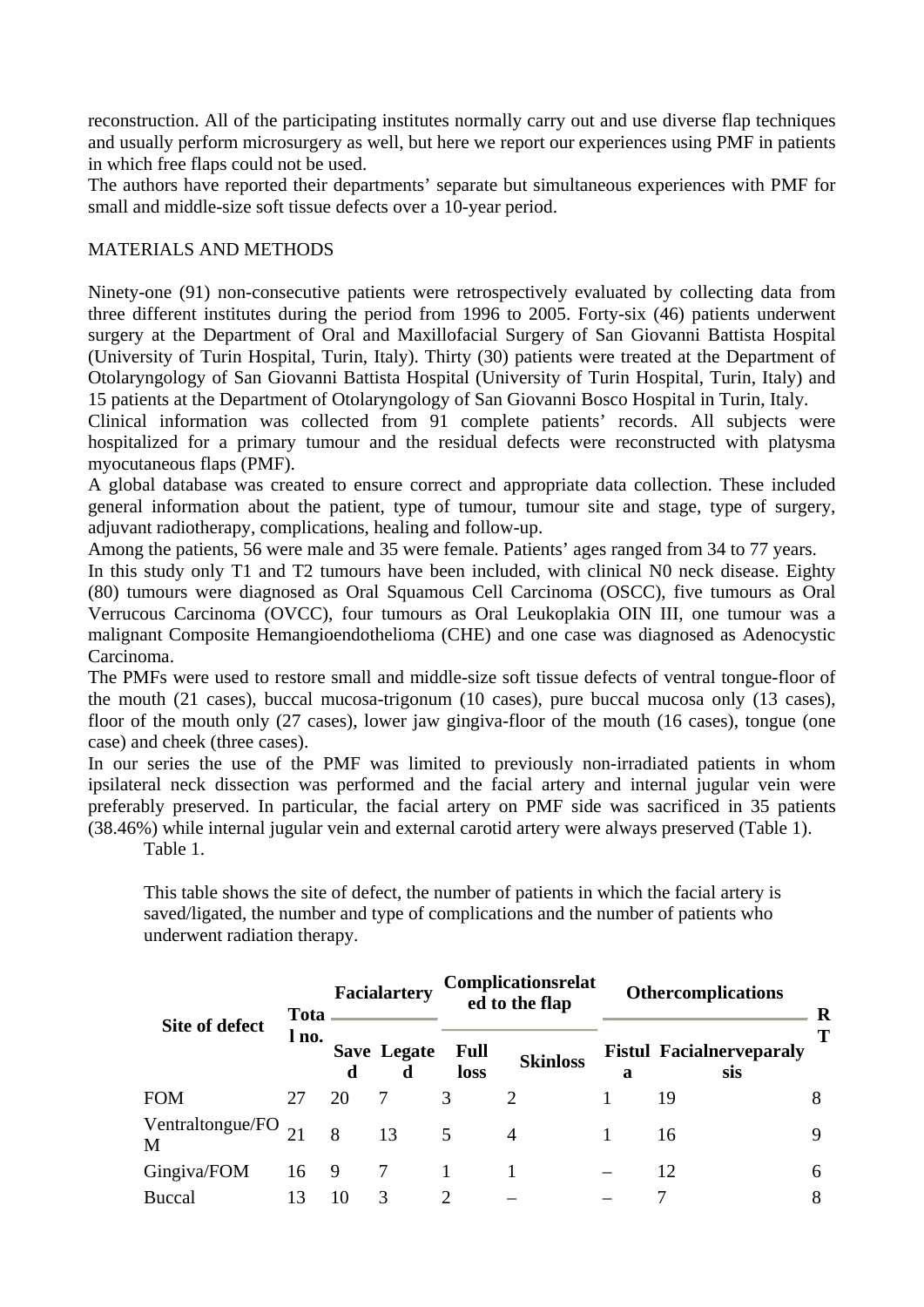| Site of defect     | <b>Tota</b><br>l no. | Facialartery  |                         | Complicationsrelat<br>ed to the flap |                 | <b>Othercomplications</b> |                                        | R  |
|--------------------|----------------------|---------------|-------------------------|--------------------------------------|-----------------|---------------------------|----------------------------------------|----|
|                    |                      | d             | <b>Save Legate</b><br>d | <b>Full</b><br>loss                  | <b>Skinloss</b> | a                         | <b>Fistul Facialnerveparaly</b><br>sis | т  |
| Buccal/Trigonum 10 |                      | - 6           | 4                       |                                      |                 |                           |                                        |    |
| Cheek              |                      | $\mathcal{D}$ |                         |                                      |                 |                           |                                        |    |
| Tongue             |                      |               |                         |                                      |                 |                           |                                        |    |
| Total              | 91                   |               | 35                      |                                      | 10              |                           | 63                                     | 38 |

FOM: floor of the mouth.

Thirty-eight (38) patients underwent postoperative radiotherapy.

A PMF, superiorly or posteriorly-based, was prepared before tumour resection, with or without neck dissection. The incision line was often linked to that for neck dissection and the flap was usually prepared and raised prior to neck dissection. Flap size was designed according to the intraoral defect. After tumour resection, the flap was rotated onto the recipient site and the donor site was always primarily closed. Our three groups performed two different types of PMF rotation: an external flap rotation to reconstruct the cheek, and an internal rotation for reconstruction of the floor of the mouth, tongue and gingiva. Particular attention was paid in suturing the skin island to the muscle and in not stretching the flap during its harvesting.

# RESULTS

There were no perioperative deaths. Sixty-nine (69) patients (75.8%) encountered no problems during wound healing process. The flaps were well vascularized and the patients were able to resume oral feeding without swallowing disorders within 15 days.

Flap-related complications were observed in 22 cases (24.2%). Full loss of the flap occurred in 12 patients (13%): six of these healed by secondary intention within 1 month, two cases developed a fistula requiring minor surgical revision under local anaesthesia, one case required surgical revision and reconstruction with local flaps and three cases required a pectoralis major myocutaneous flap.

Partial skin loss occurred in 10 patients (11%). In these cases healing occurred by secondary intention that resulted in an excellent re-epithelialization because of the good blood supply from adjacent tissues. These complications required prolonged nasogastric nutrition for 15 days longer than average.

The facial artery on the side of the PMF was sacrificed in 35 patients but this led to flap loss in only three cases.

Sixty-three (63) patients developed a paralysis of the marginal mandibular nerve after a PMF.

Thirty-eight (38) patients had to undergo postoperative radiation therapy (RT) with no local complications by the end of the treatment. Adequate mouth opening was maintained and oral feeding was continued throughout.

In 10 out of 16 cases with reconstructed gingiva, the PMF was conformed in order to restore oral function with dental prostheses. In this site, PMF healing results may be compared to those described with forearm free flaps in the same area, but only if there is some extra support. The PMF is a flap which requires either alveolar bone (in the case of gingiva reconstruction) or buccinator muscle support (in cheek reconstruction), and is less reliable for reconstruction of softer tissues (i.e. floor of the mouth). This is because pedicled flaps may generally encounter partial necrosis and therefore have a higher risk of fistulisation as opposed to free flaps. This means that a forearm free flap gives overall better results in 'non-supported' sites because of its lower risk of local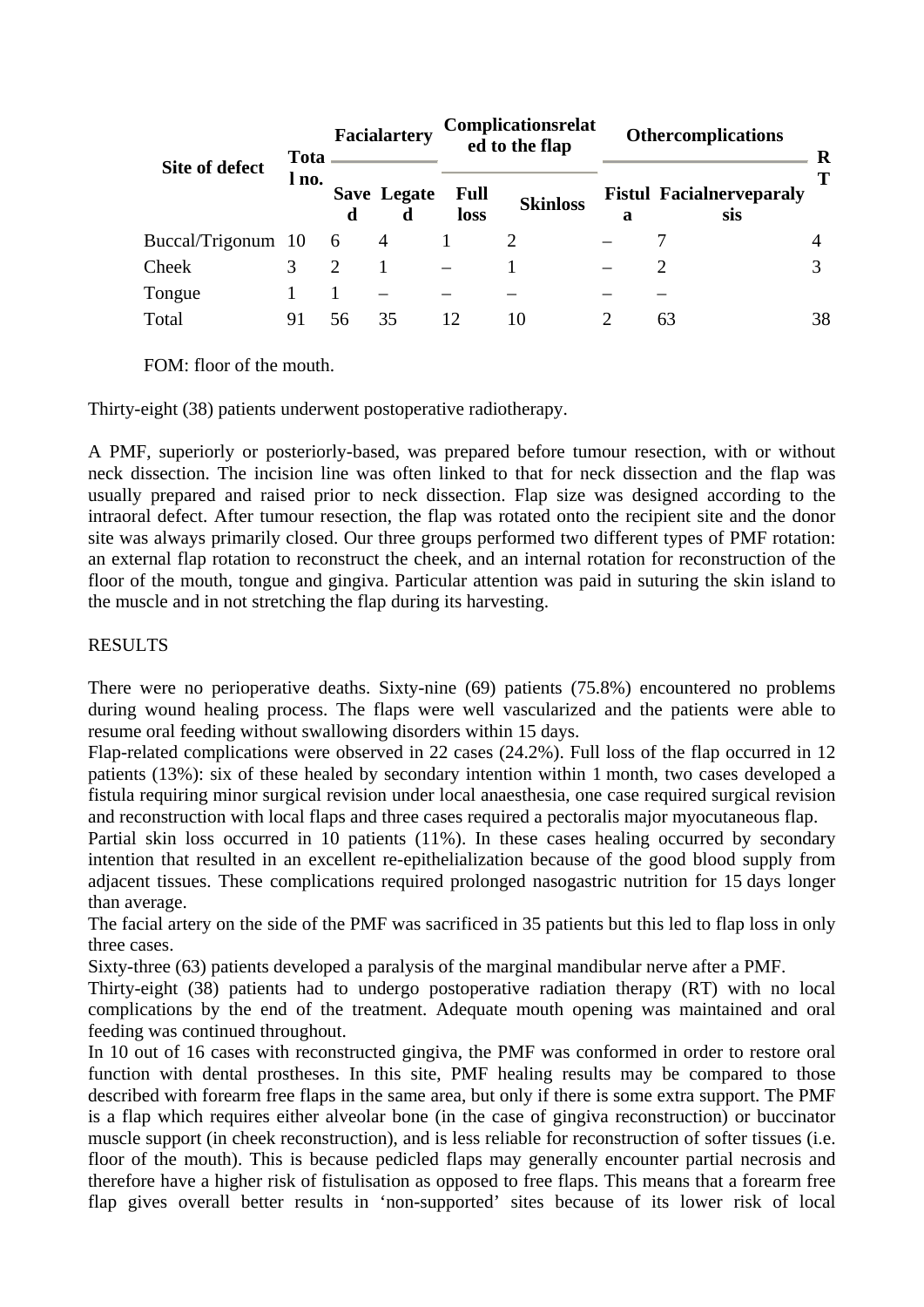complication. Where there is bony support a PMF remains a good choice because secondary healing over underlying bone or muscle still gives satisfactory results. Performing a PMF after mandibulectomy and simultaneous reconstruction by means of alloplastic materials may lead to incomplete healing and to an increase in failure rates since granulation would not take place effectively.

Twenty-seven patients who underwent floor of the mouth reconstruction (100%) and 27 patients with a reconstructed tongue (100%) showed adequate speech and swallowing functions with no further need for speech therapy follow-ups.

In one case a PMF was successfully folded (double-paddle skin island) for full thickness reconstruction of the cheek (skin and mucosa) after ablation of a malignant Composite Hemangioendothelioma (CHE).

All reconstructed cheeks showed no limitation of mouth opening (all patients were instructed to 'exercise' on a frequent basis like all other patients who underwent radiation therapy).

No local recurrences or cervical node metastases were found postoperatively with a 5-year followup (Table 2).

Table 2.

Rate of necrosis in largest case studies.

| <b>Study</b>               |    | <b>Number of cases Rate of PMF necrosis</b> |
|----------------------------|----|---------------------------------------------|
| Futrell et al. (1978)      | 14 | 7.1%                                        |
| Coleman et al. (1983)      | 24 | 29.2%                                       |
| Cannon et al. (1982)       | 22 | 16.7%                                       |
| Ruark et al. (1993)        | 41 | 7.6%                                        |
| Verschuur et al. (1998) 44 |    | 2.3%                                        |
| Koch (2002)                | 34 | 17.6%                                       |
| Peng et al. (2005)         | 48 | 6.25%                                       |
| Presentstudy               | 91 | 13%                                         |

In all cases of neck dissection there was no clinical or radiological evidence of cervical metastases.

#### **DISCUSSION**

The goal of reconstruction is restoration of form and function to allow a good quality of life. Oral and facial reconstruction after ablative surgery may be achieved in a variety of ways including skin grafts, pedicled myocutaneous flaps and free flaps. Flap choice is related to the patient's condition and to the surgeon's experience and ability.

In the literature, pedicled flaps can be used for medium-size intraoral reconstruction following oral cancer resection. As one of the cervical pedicled flaps, the platysma myocutaneous flap (PMF) was first used for intraoral reconstruction in 1978 (Futrell et al., 1978). This flap offers many advantages: it is thin and pliable, easy to harvest; its location near to the oral cavity allows reconstruction of many intraoral areas including defects of the pharynx, hypopharynx, lower lip and ear (Cannon et al., 1982, Hurwitz et al., 1983, Ruark et al., 1993 and Ariyan, 1997). The disadvantages of the PMF are few, but this flap has not gained widespread acceptance probably due to a lack of its reliability and to a high rate of complications (18–45%). These may include total or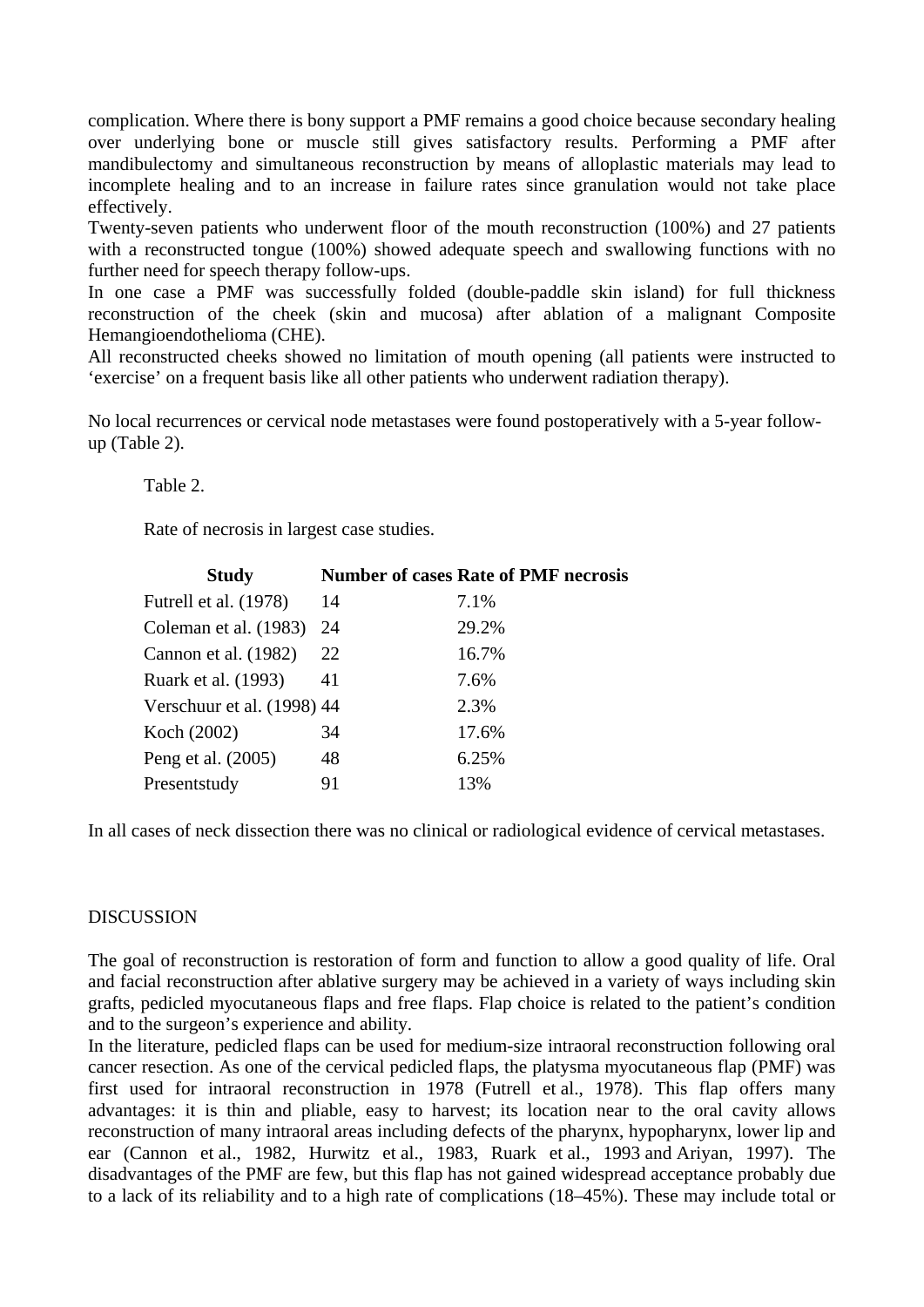partial necrosis of the skin island, fistula, dehiscence, haematoma and cellulitis (Coleman et al., 1983, Conley et al., 1986, Esclamado et al., 1994, Verschuur et al., 1998 and Szudek and Taylor, 2007).

The blood supply to the PMF has been well described in the past (Kocer et al., 2005). The primary supply derives from the submental artery which branches from the facial artery; additional blood supply comes inferiorly from the cervical transverse vessels, medially from thyroid vessels and laterally from the occipital and posterior auricular vessels. The submental artery has a significant number of anastomoses with the ipsilateral and controlateral mental, labial and sublingual arteries (Rabson et al., 1985 and Uehara et al., 2001) and the blood supply has thus been called "multiaxial" (Ruark et al., 1993).

Because the blood supply to the skin island does not strictly depend on musculo cutaneous perforating vessels, this flap is mostly fascio cutaneous with little muscle. In patients with a thin platysma however, the flap may be technically difficult to set up.

In the past it was recommended to avoid this flap if a previous neck dissection has been performed or if the facial artery has been ligated (Persky et al., 1983).

As pointed out by Uehara et al. the reason for the flap success, in cases which the facial artery was ligated, is the retrograde flow from the distal submental artery anastomoses to either the lingual artery, or the contralateral facial artery (Uehara et al., 2001).

Although there may be some variants in harvesting this flap, in this series different surgeons have used the posteriorly based platysma flap when the sternocleidomastoid muscle, occipital artery and the inferior part of the external jugular vein were preserved (SOHND-supraomohyoid neck dissection and SHND-suprahyoid neck dissection) (Cannon et al., 1982, Coleman et al., 1983, Ariyan, 1997, Mazzola and Benazzo, 2001, Zhao et al., 2001, Baur and Helman, 2002 and Peng et al., 2005). The superiorly based PMF was used by preserving the facial artery and maintaining its continuity through careful dissection of its intra-glandular course.

When looking at the Turin experience in treating more than 500 OSCCs and OVCCs we found that surgeons from independent hospitals used the PMF as a reconstructive option in 18.2% of cases (91 patients). This shows that a considerable number of surgeons, who do not work together, use the PMF frequently.

In our experience there are many advantages in using this flap. It can be harvested with enough tissue to seal and restore most head and neck ablative defects (at least  $70 \text{ cm}^2$ ), it is readily available, easy to harvest, it is thin and pliable, promoting three dimensional reconstruction. Furthermore, it is easy to transfer because of its adequate arc of rotation. Donor site morbidity is low, with neck wound healing by primary closure and an overall acceptable surgical time (Futrell et al., 1978, Koch, 2002, Cannon et al., 1982, Coleman et al., 1983, Ruark et al., 1993 and Esclamado et al., 1994).

Pliability of the flap allows later shaping so as to allow dental prosthetic rehabilitation. For tongue reconstruction (ventral tongue/FOM and tongue), this flap provides good residual mobility, swallowing and speech (Fig. 1 and Fig. 2). In one case, the PMF was successfully folded for cheek reconstruction (Fig. 3).

Whenever possible the plane of elevation should include the sternocleidomastoid fascia, as well the anterior and external jugular veins. This should assure good and adequate venous drainage.

The PMF is not an extremely robust flap, but it possesses a rich blood supply. Muscle loss is rare, but a partial or a total loss of the skin paddle can occur.

In this study we noticed that the flap would frequently become oedematous and blue during the healing process due to a partial obstruction of venous drainage. This oedema and blue tint would typically fade away during the first week postoperatively. It has been shown that the PMF has an inefficient venous drainage through small anterior communicating veins that drain into the superior thyroid vein, anterior jugular vein or facial vein [\(Agarwal et al., 2004\)](http://www.sciencedirect.com/science/article/pii/S1010518212000571#bib1).

The complication rate was as high as 24.2%, but only four cases required actual surgical revision under general anaesthesia. The skin may show partial epidermolysis, but the remaining muscle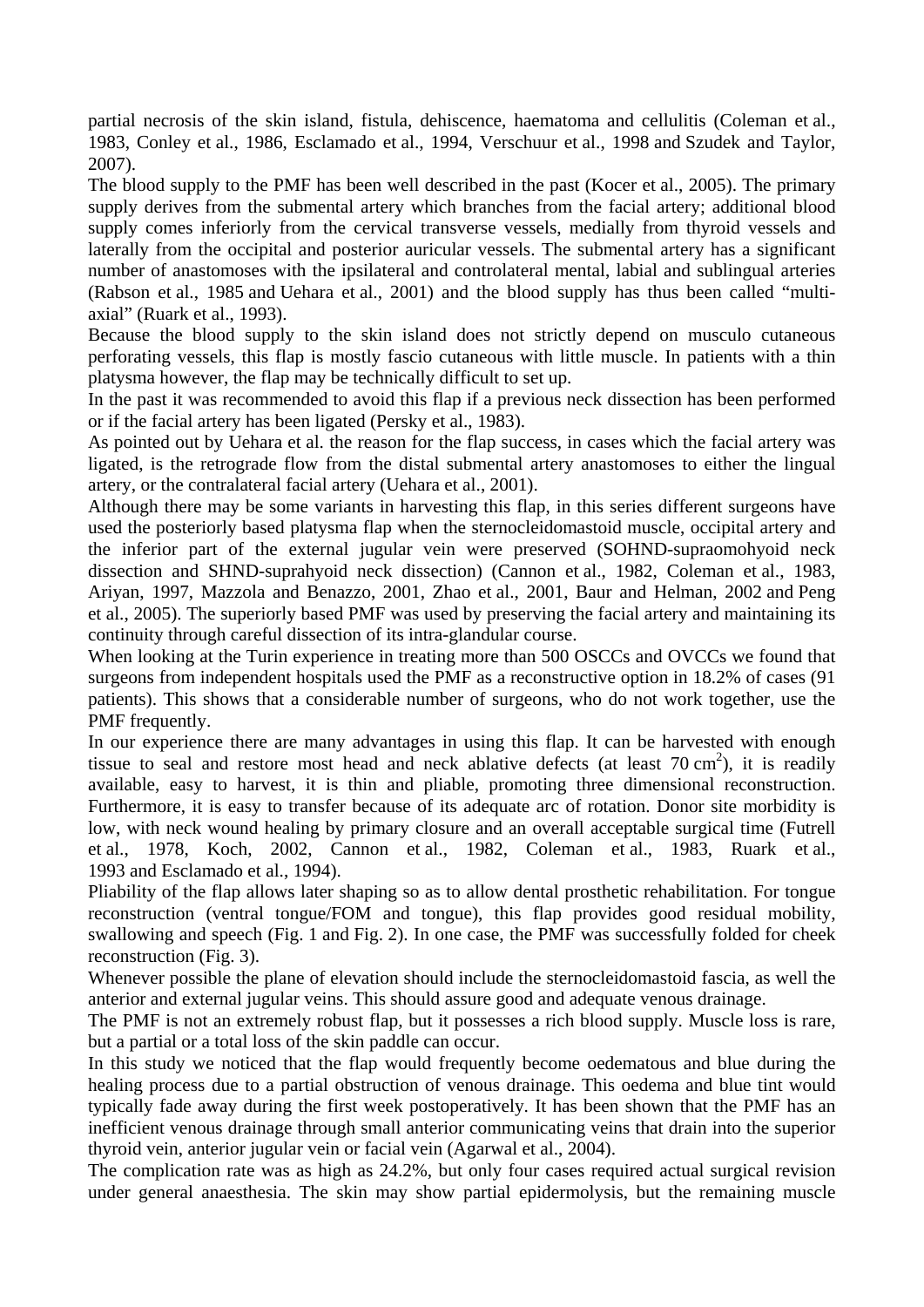underneath the skin creates an excellent bed for re-epithelialization. Minor complications, including fistula formation and skin paddle distress, were successfully managed with supportive therapy alone.

One more consideration to bear in mind is that frequently, during flap harvesting, the marginal mandibular nerve may be sacrificed.

The main contraindications to using this flap are the following: previous surgical scaring or previous neck radiation therapy; need for tissue bulk (because of the flap's thinness); patients with relatively thin skin and a poorly-developed platysma; in case of defects larger than  $10 \times 7$  cm; whenever there is radiological suspicion of cervical metastases with ECS (extra capsular spread).

#### **CONCLUSION**

In conclusion, we have drawn together the authors' different experiences with the use of the PMF which has proved to be a simple and trustworthy flap. It represents a good reconstructive choice for small and middle-size defects even when the facial artery is not preserved. PMF provides acceptable results in cases where free flaps are not practical.

The authors' experience makes it possible to highlight the on-going importance of the PMF, which is still used, even though surgical teams can now technically perform reconstruction of any part of the oral cavity with free flaps.

# **REFERENCES**

1. A. Agarwal, C.D. Schneck, D.J. Kelley

Venous drainage of the platysma myocutaneous flap Otolaryngol Head Neck Surg, 130 (2004), pp. 357–359

2. S. Ariyan

The transverse platysma myocutaneous flap for head and neck reconstruction PlastReconstrSurg, 99 (1997), pp. 340–347

3. D.A. Baur, J.I. Helman The posteriorly based platysma flap in oral and facial reconstruction: a case series J Oral MaxillofacSurg, 60 (2002), pp. 1147–1150

4. C.R. Cannon, M.E. Johns, J.P. Atkins, W.M. Keane, R.W. Cantrell Reconstruction of the oral cavity using the platysma myocutaneous flap Arch Otolaryngol, 108 (1982), pp. 491–494

5. J.J. Coleman, M.J. Jurkiewicz, F. Nahai, S.J. Mathes The platysma musculocutaneous flap: experience in 24 cases PlastReconstrSurg, 72 (1983), pp. 315–323

6. J.J. Conley, D.M. Lanier, P. Tinsley Platysma myocutaneous flap revisited Arch Otolaryngol Head Neck Surg, 112 (1986), pp. 711–713

7. R.M. Esclamado, B.B. Burkey, W.R. Carroll, C.R. Bradford The platysma myocutaneous flap: indications and caveats Arch Otolaryngol Head Neck Surg, 120 (1994), pp. 315–323

8. J.W. Futrell, M.E. Johns, M.T. Edgerton, R.W. Cantrell, G.S. Fitz-Hugh Platysma myocutaneous flap for intraoral reconstruction Am J Surg, 136 (1978), pp. 504–507